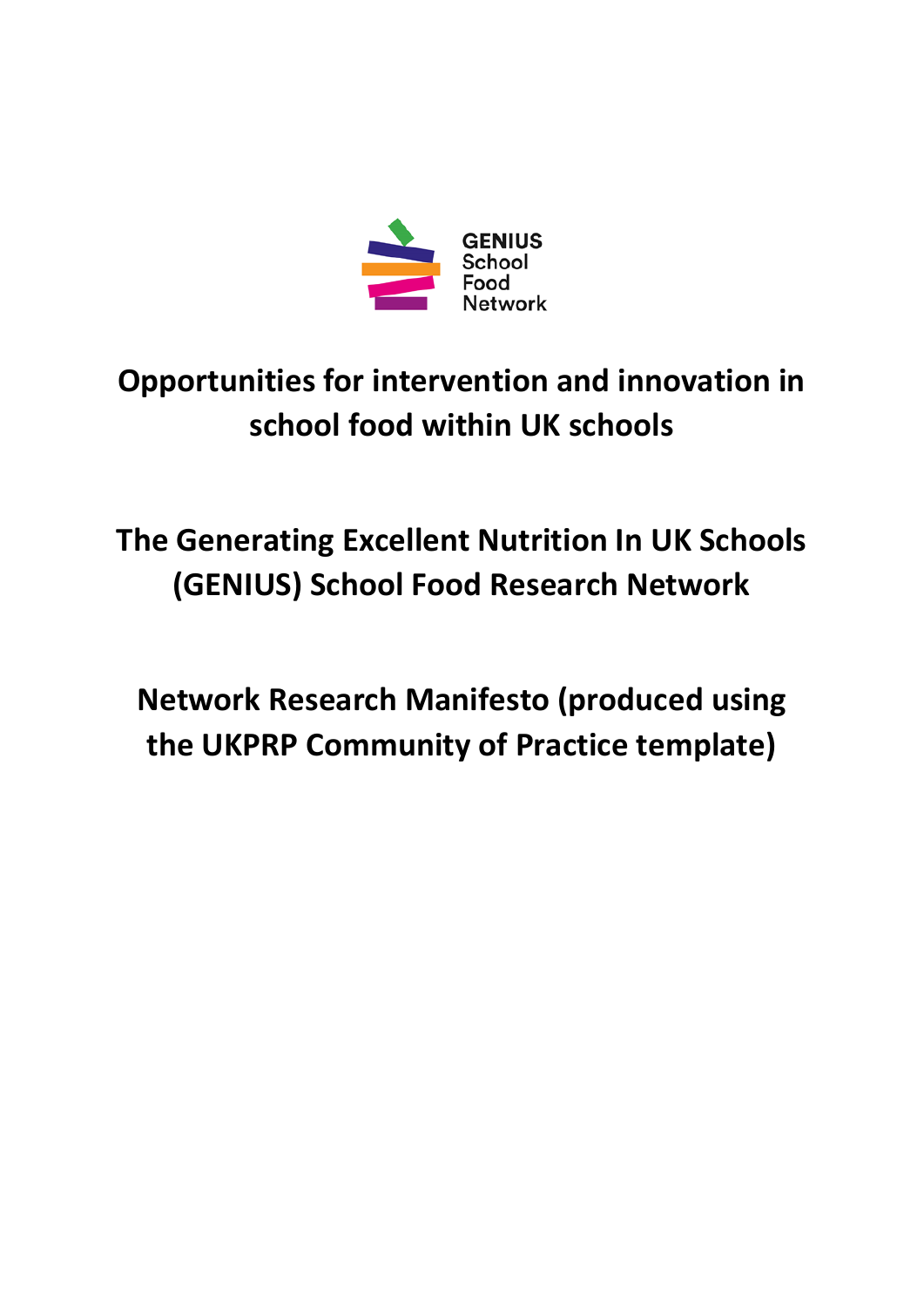# Contents

| 5. CONCLUSIONS |  |
|----------------|--|
| 6. REFERENCES  |  |

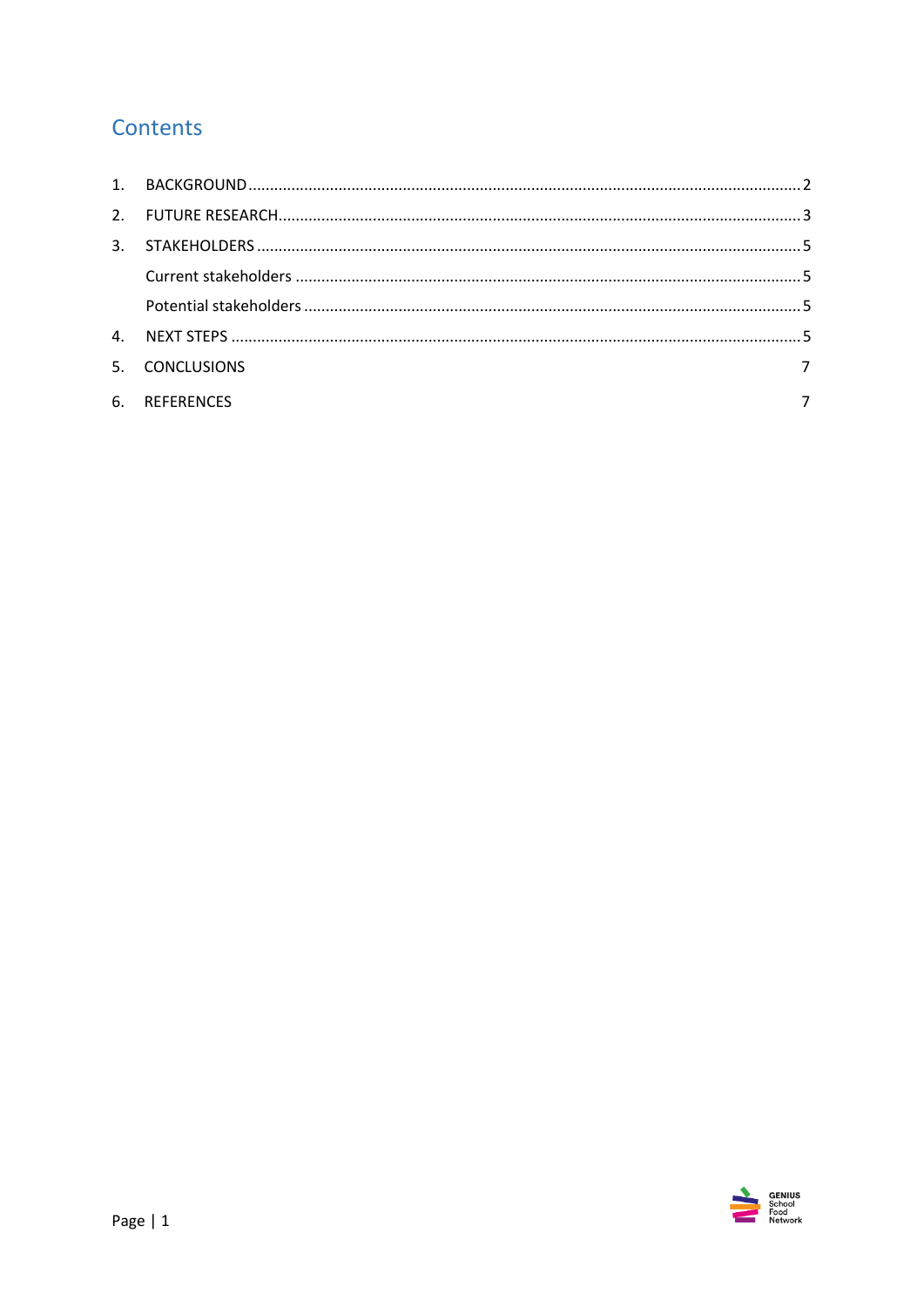# <span id="page-2-0"></span>1. BACKGROUND

The overarching **aim** of the UK Prevention Research Partnership (UKPRP) GENIUS school food network, within the current funding period is to build a community working towards a more health-promoting food and nutrition system in UK schools. The ultimate **vision** of the GENIUS network is to harness the expertise and experience of a wide range of stakeholders to drive excellence in all parts of the UK school food system to benefit the health of all pupils.

The UKPRP-funded GENIUS network (1,2) **defines** and considers the food system across preschool, primary and secondary settings, and includes all school food provision, within canteens, vending machines, shops and home-prepared packed lunches, and also the school fringe environment. The network brings together an interdisciplinary team including nutrition, epidemiology, public health, systems science, sensory science, health economics, health informatics, health psychology, education, planning and policy, and includes non-academic project partners from across the UK to prioritise stakeholder/user engagement.

Diet is a key, modifiable health determinant. UK children's diets are high in saturated fat and sugar, and low in fibre and fruit and vegetables. For example, only 8% of UK 11-18 year olds meet the "5-aday" guideline, with socioeconomic differentials (3). The quality of diet in childhood has been shown to impact on future development, educational achievement, health and well-being outcomes, and also influences adult diet and non-communicable diseases (NCD) risk (e.g. diabetes, cardiovascular disease) in later life (4). We need effective and sustainable ways of helping young people, particularly in areas of socioeconomic disadvantage, access a better diet, as early modification in eating habits and behaviours will decrease risk of developing such conditions (5).

Schools play a crucial role in improving children's health, and are an obvious setting for populationlevel public health interventions (6). They provide easy, and almost universal, access to pupils of various ages from across the social spectrum, with children spending approximately 40% of their time awake every week day at school. Food provided in schools could have a major influence on children's diet quality and has the potential to reduce inequalities in dietary intake (7,8). Promoting the health and nutrition of the school food system can be seen as an essential activity that supports the goals of education.

Indeed, recognising that education and health are intrinsically linked, the World Health Organisation (WHO) advocates the Health Promoting Schools (HPS) approach internationally to support and foster positive health behaviours (9,10). A HPS is defined as 'a school that is constantly strengthening its capacity as a healthy setting for living, learning and working'. The HPS Framework (11) advocates a 'whole-school approach' to promoting health via: provisions and activities relating to health promoting school policies; the school's physical and social environment; the curriculum; family and community links; and health services at the school (12). Recent reviews of the HPS approach have indicated some successes, but also gaps in the evidence base (13-16). The HPS approach may well be relevant to the UK setting, however, an understanding of context is essential to inform implementation and testing of approaches that have been developed in other countries. Factors that influence implementation of HPS interventions are numerous, variable and contextually influenced (12).

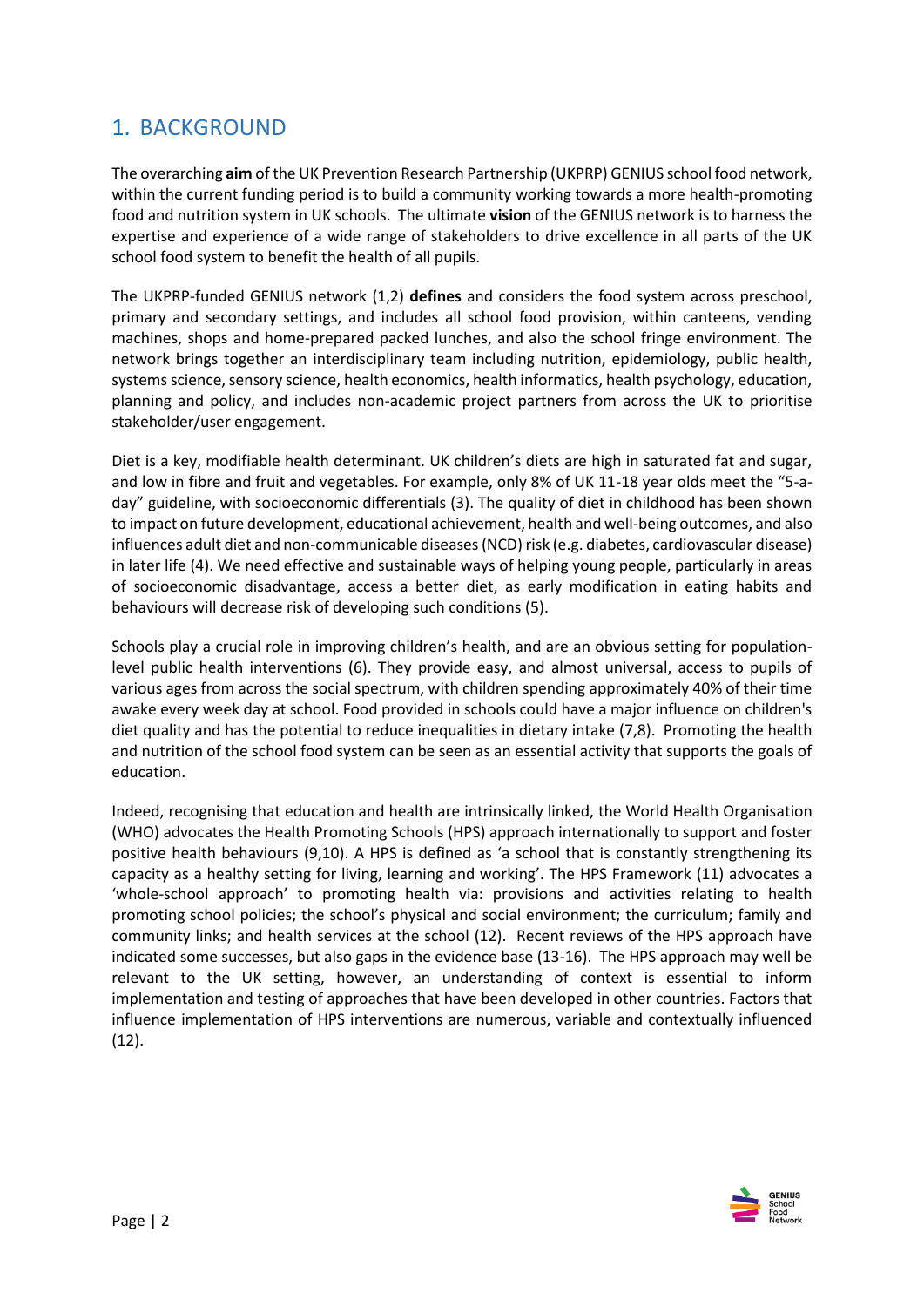UK school food was deregulated in 1980, and, between 2000 and 2013, each nation re-introduced school food standards across primary and secondary schools. These standards varied in content and timetable for implementation, but are now compulsory (in all nations since 2013), except for English academies founded between 2010 and 2014. Evaluation and monitoring of standards, and the requirements for reporting of these, across the UK has varied in scope, detail and timing (17). When standards have been implemented, evaluations conducted in England suggest that the quality and nutritional value of food provided has improved, both within and beyond the school setting, and children from all socio-economic groups have benefitted (18-20).

There are also differences in how schools arrange their food provision and what they serve, between schools and UK regions, and this is not well understood. A systematic review of interventions to prevent childhood obesity highlighted, however, that establishing school environments and cultural practices that support children eating healthier foods throughout the day could be an effective intervention strategy (21).

To date, there has been no formalised research, practice or policy network bringing UK school food stakeholders together. It is essential to understand the complexity of the school food system in the UK in order to tailor and embed interventions appropriately in different contexts according to local needs (15). There is also value in taking stock of current evidence and practice in order to develop a future research agenda that meets the needs of schools, pupils, parents and the wider community. Such an exercise has not been undertaken to date in the UK, and there is much to learn regarding the landscape and initiatives regionally, that could be applied UK-wide. This required learning has been brought into sharp focus recently with the closure of schools during the Covid-19 pandemic, when the government response in terms of replacement support for those eligible for free school meals, and the heterogeneity with which alternatives were implemented, received much attention (22).

It is critical to policy development that the value of investment, innovation, and change in the school food system is measured and protected using planned, appropriate, robust and timely evaluations, working across government departments and between countries. Broader insight is needed to provide a foundation for future actions, in terms of activities ripe for innovation, intervention development/testing, and effective routes to influence policy.

The network is funded for a period of 34 months, until June 2022. Despite the effects of COVID-19, which meant the face-to-face launch event in April 2019 had to be cancelled, and which has made it more challenging to facilitate meaningful interactions between stakeholders because of the need to prioritise other aspects of their roles, the work of the network has proceeded largely according to plan.

This research manifesto describes the work streams and objectives of the network, its stakeholders and next steps.

# <span id="page-3-0"></span>2. FUTURE RESEARCH

GENIUS is taking an overall systems thinking approach to the UK school food system, as UKPRP aims to foster whole systems approaches to prevention. A systems approach to school food, and considering schools as a complex adaptive system, has never previously been utilised.

GENIUS's research themes are outlined below:

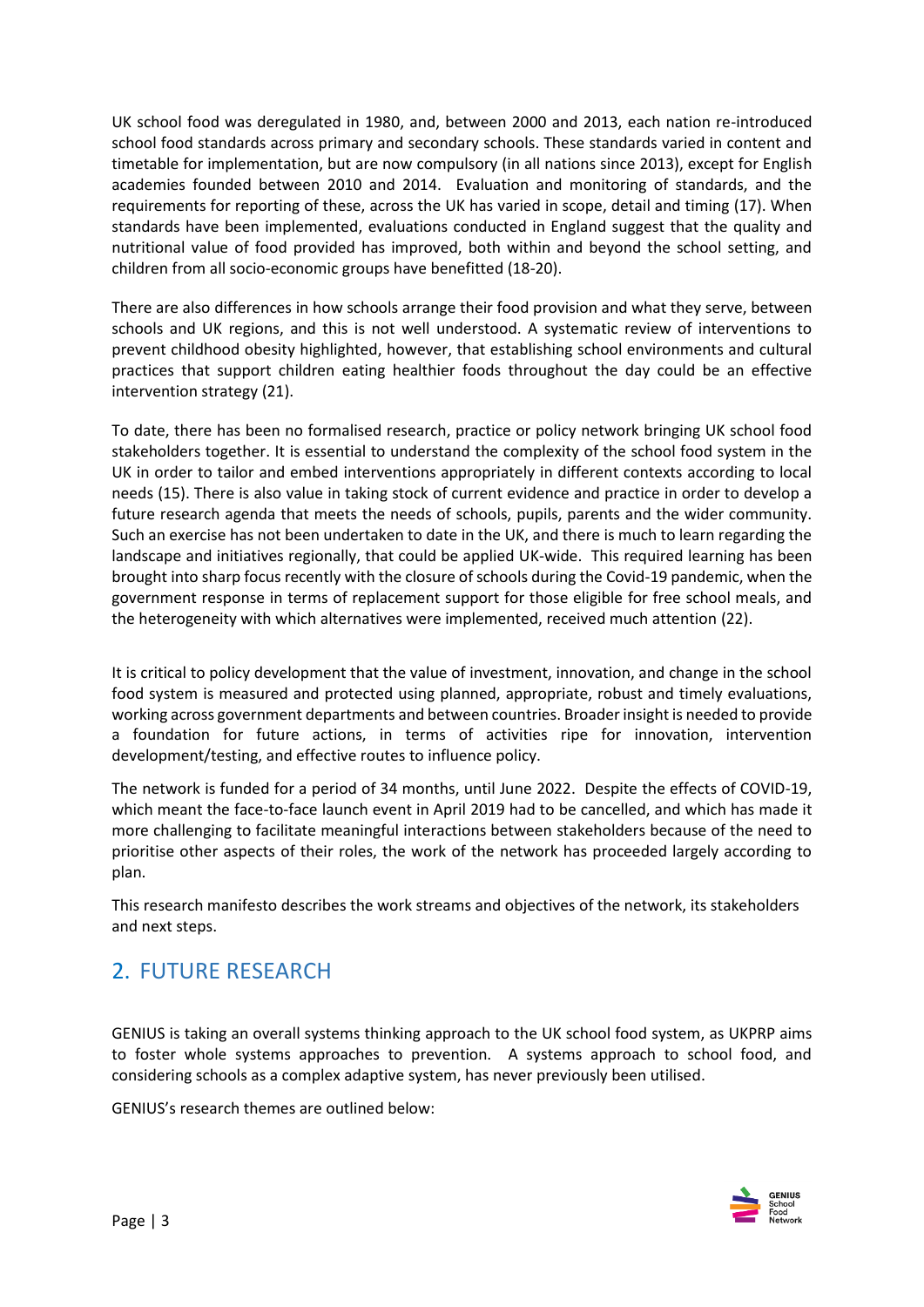

Prioritised research themes and activities within the GENIUS network

The GENIUS network work streams, with accompanying objectives, are as follows:

## **Work Stream 1: Building the network**

### *Objectives*

1. To build a network of researchers and non-academic stakeholders working within the UK food and school systems

2. To facilitate interactions that do not currently exist between policymakers, practitioners and academics

3. To build research capacity regionally and UK-wide, both within the academic and nonacademic setting, including schools, school catering services, policymakers and academics

### **Work Stream 2: Understanding the current school food system**

### *Objectives*

4. To use the network to gather data regarding the school food system in the four different UK nations

5. To use innovative research methodologies, such as systems mapping approaches and network analyses, to understand how the school food system operates as a complex adaptive system, and how the network develops and functions

### **Work Stream 3: Sustaining the network and driving impact**

### *Objectives*

6. To identify areas of best practice that may lead to more evidence-based practice and policies in relation to school food; to co-produce with project partners and stakeholders key priorities in terms of changes to practice to be recommended to schools

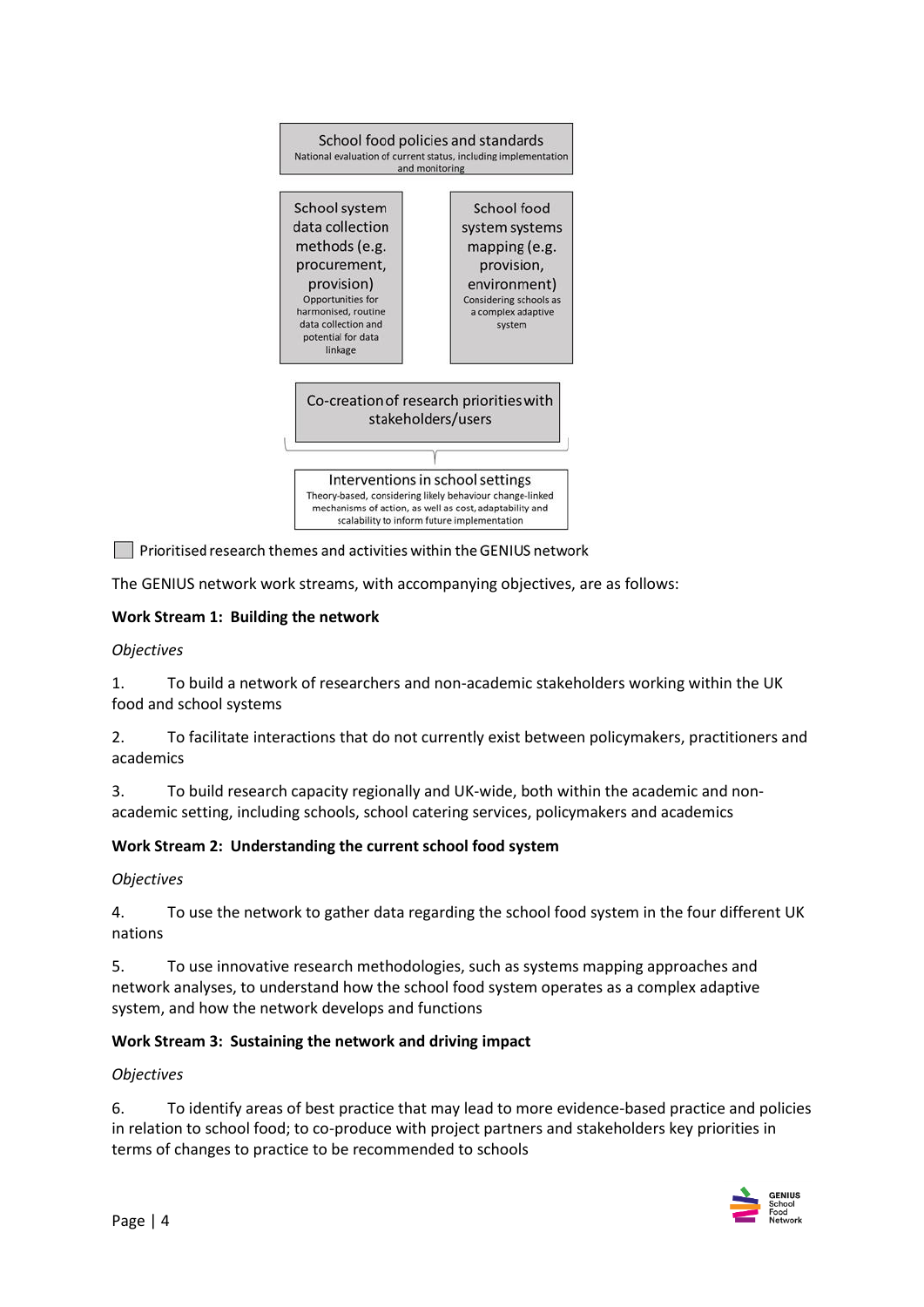7. To co-produce with project partners and stakeholders key priorities in terms of research questions, use pump-priming funding to support data collection, and develop larger scale funding applications which will, in turn, sustain the network

# <span id="page-5-0"></span>3. STAKEHOLDERS

## <span id="page-5-1"></span>Current stakeholders

Current stakeholders include canteen managers, canteen staff, parents, teachers, principals, pupils, local government practitioners, policymakers and academics with an interest in school food.

## <span id="page-5-2"></span>Potential stakeholders

GENIUS operates across the four countries of the UK, which differ in terms of their school food systems. Whilst stakeholders described above have been identified and embedded in GENIUS activities, full coverage for all stakeholders across all regions does not yet exist, and therefore increasing and expanding membership remains an ambition.

## <span id="page-5-3"></span>4. NEXT STEPS

The Table below describes, in the form of a roadmap, how we will achieve our network objectives over the remainder of the funding period.

## **Table Roadmap for delivery of network objectives**

| <b>Milestones</b>                                                                                                                                      | <b>Progress on deliverables</b>                                          |  |
|--------------------------------------------------------------------------------------------------------------------------------------------------------|--------------------------------------------------------------------------|--|
| Work Stream 1: Building the network                                                                                                                    |                                                                          |  |
| OBJ 1 To build a network of researchers and non-academic stakeholders working within the UK<br>food and school systems.                                |                                                                          |  |
| Milestone 1.1 Establish network membership                                                                                                             | Membership established and<br>will continue to grow with the<br>network  |  |
| OBJ 2 Facilitate interactions that do not currently exist between policymakers, practitioners and<br>academics                                         |                                                                          |  |
| Milestone 2.1 Network website established as a repository for<br>information and effective tool to encourage communication<br>between network members. | Website established and will<br>evolve with the network                  |  |
| <b>Milestone 2.2</b> Social media presence established                                                                                                 | Social media presence<br>established and will expand<br>with the network |  |
|                                                                                                                                                        |                                                                          |  |

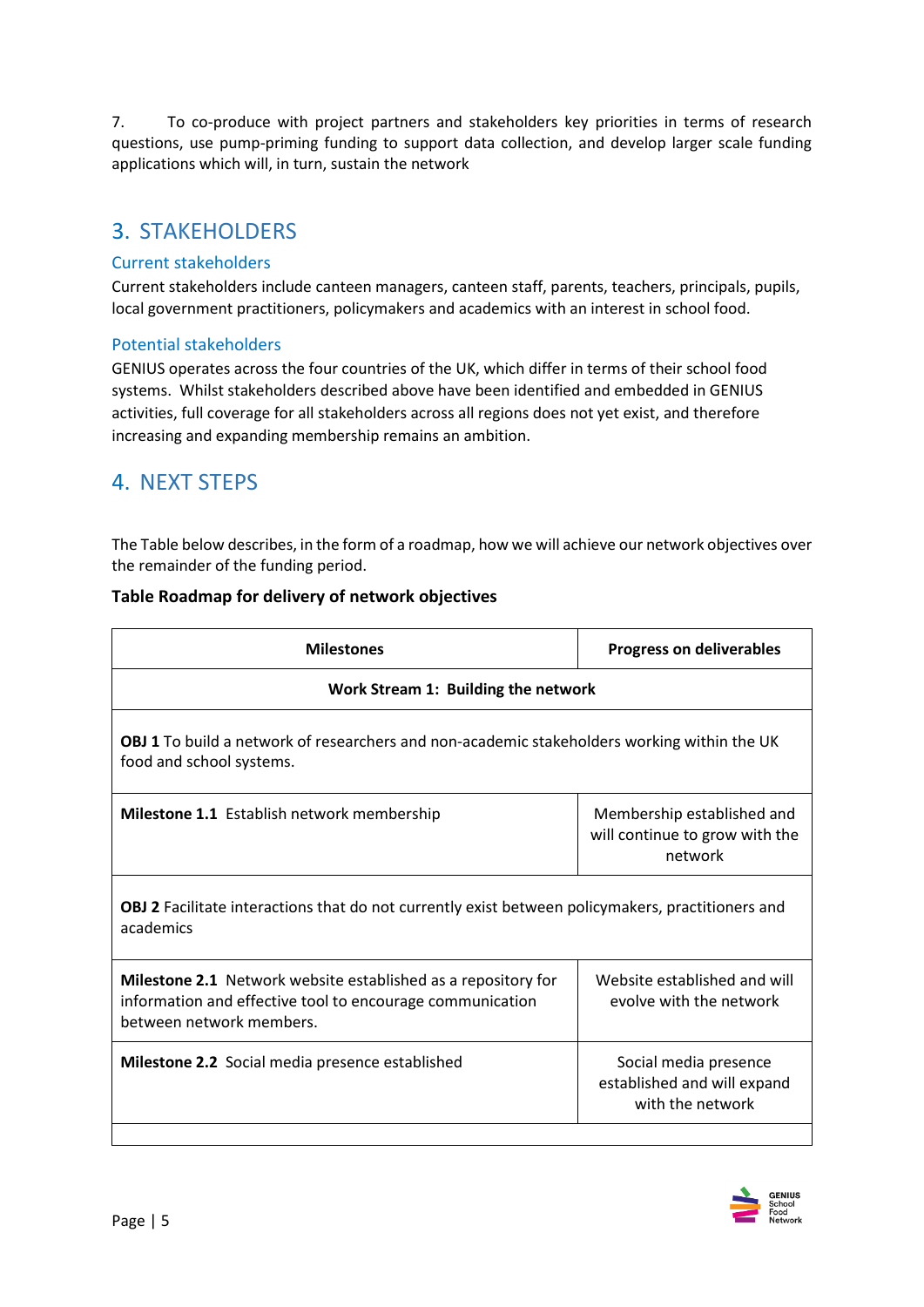| <b>OBJ 3</b> Build research capacity regionally and UK-wide, both within the academic and non- |
|------------------------------------------------------------------------------------------------|
| academic setting, including schools, school catering services, policymakers and academics      |

| Milestone 3.1 Regular dissemination events held with both<br>academic and non-academic audiences; including via the<br><b>UKSBM Special Interest Group</b> | Programme of dissemination<br>events ongoing                |
|------------------------------------------------------------------------------------------------------------------------------------------------------------|-------------------------------------------------------------|
| <b>Milestone 3.2</b> Undertake systems training of network members                                                                                         | Training event postponed;<br>online training event Nov 2021 |

## **Work Stream 2: Understanding the current school food system**

**OBJ 4** Use the network to gather data regarding the school food system in the four different UK nations

| Milestone 4.1 Updated review of UK-wide school food policies | Updates being completed by |
|--------------------------------------------------------------|----------------------------|
| and standards (update of (17))                               | PhD students and ongoing   |

**OBJ 5** Use innovative research methodologies, such as systems mapping approaches and network analyses, to understand how the school food system operates as a complex adaptive system, and how the network develops and functions

| <b>Milestone 5.1</b> Undertake systems mapping of the UK school                      | Underway - to complete June |
|--------------------------------------------------------------------------------------|-----------------------------|
| food system                                                                          | 2022                        |
| Milestone 5.2 Undertake stakeholder network analysis of the<br><b>GENIUS network</b> | Will commence April 2022    |

## **Work Stream 3: Sustaining the network and driving impact**

**OBJ 6** To identify areas of best practice that may lead to more evidence-based practice and policies in relation to school food; to co-produce with project partners and stakeholders key priorities in terms of changes to practice to be recommended to schools

| Milestone 6.1 Identification of best practice examples in school                                                       | Underway – to complete June |
|------------------------------------------------------------------------------------------------------------------------|-----------------------------|
| food; co-production of key priorities in terms of changes to<br>practice in relation to school food to be recommended, | 2022                        |
| including around data collection methods                                                                               |                             |

**OBJ 7** Co-produce with project partners and stakeholders key priorities in terms of research questions, use pump-priming funding to support data collection, and develop larger scale funding applications which will, in turn, sustain the network

| <b>Milestone 7.1</b> Co-production of key priorities in terms of | $\vert$ Underway – to complete June |
|------------------------------------------------------------------|-------------------------------------|
| research questions                                               | 2022                                |

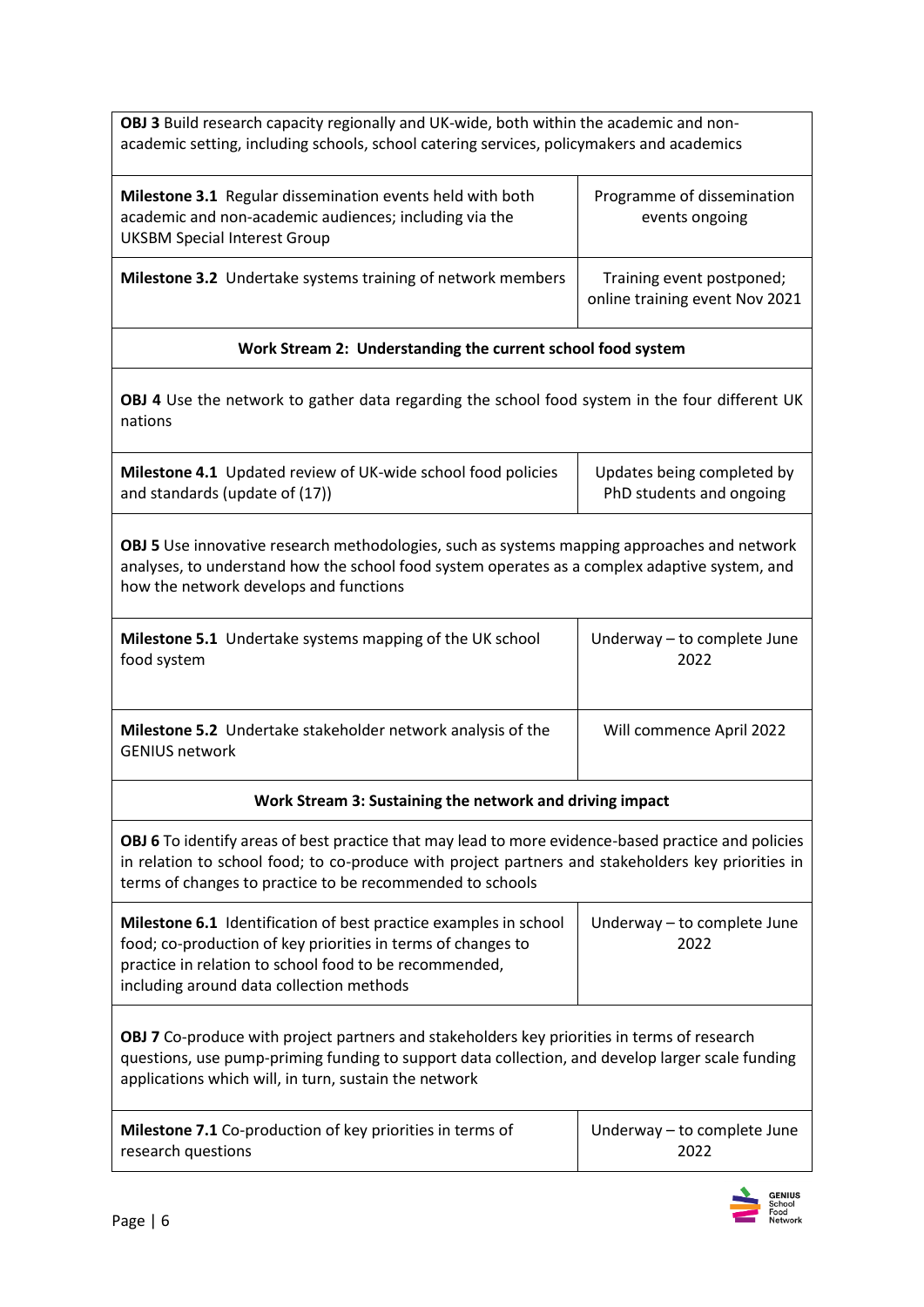| <b>Milestone 7.2</b> Pump priming funds awarded and distributed | Awards advertised Oct 2020<br>Selection complete Mar 2021<br>Award update reports due Oct<br>2021<br>Awards to complete Mar-May<br>2022 |
|-----------------------------------------------------------------|-----------------------------------------------------------------------------------------------------------------------------------------|
| <b>Milestone 7.3</b> Network sustaining grant applications made | 2 x PhD Studentship and MRC<br>PHIND funding secured<br>Ongoing NIHR funding<br>application                                             |

Medium-long-term objectives of the network are as follows (beyond the current funding period):

### **Medium-term:**

- collate and evaluate tools currently used by practitioners, develop a theory-based toolkit to support intervention development in the school system, and a framework for evaluation of those interventions, including a core set of outcomes for school food interventions

- build a sustainable community of practice focused on the school food system

### **Longer-term:**

- normalise evidence-based healthy food practices within school settings

- change school food culture and practice, ultimately creating healthier school food environments which are accessible to all

# 5. CONCLUSION

The GENIUS network is bringing together a wide range of UK school food stakeholders and undertaking a situational analysis of the current school food system, using both established and novel methodologies, to build a better understanding of the school food system, and to innovate, co-create and share best practice. Understanding the current food system and building network expertise will advance research to better inform policy and practice around food in schools. The co-production of priorities for research and changes in practice will ensure the activities of the network are relevant for beneficiaries (families with school-aged children) and stakeholders (teachers, principals, catering staff, policymakers) and are, thus, more likely to result in meaningful and sustained changes in policy and practice. The network ultimately aims to improve quality of school food, normalise evidence-based healthy food practices within school settings and change school food culture and practice, creating healthier school food environments which are accessible to all, reducing diet-related inequalities, and, consequently, NCD risk.

# 6. REFERENCES

(1) https://ukprp.org/what-we-fund/genius/ last accessed 10th July 2020 (2) https://geniusschoolfoodnetwork.com/ last accessed 10th July 2020 (3[\) https://www.gov.uk/government/collections/national-diet-and-nutrition-survey](https://www.gov.uk/government/collections/national-diet-and-nutrition-survey) (last accessed 10th July 2020)